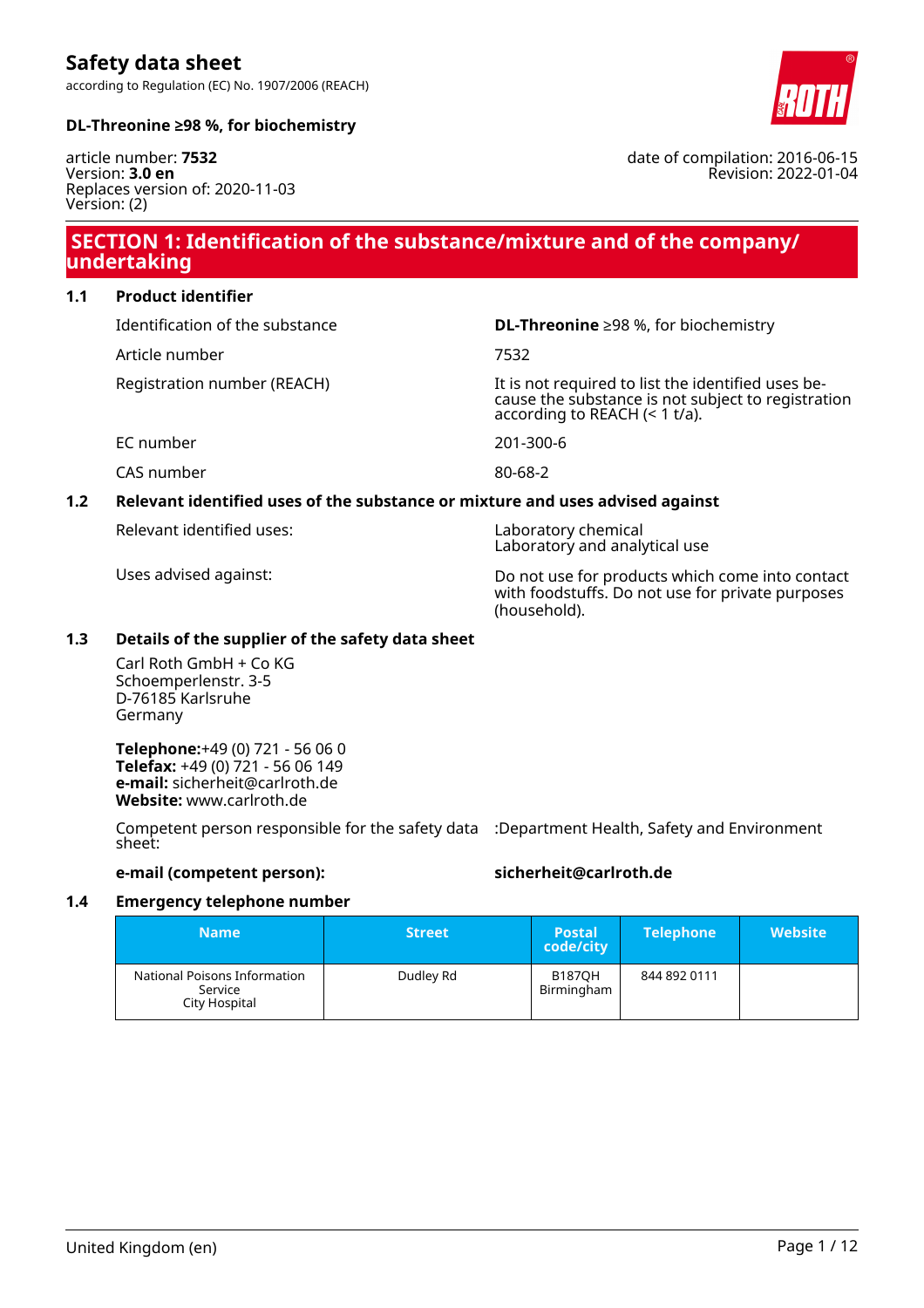according to Regulation (EC) No. 1907/2006 (REACH)



### **DL-Threonine ≥98 %, for biochemistry**

article number: **7532**

### **SECTION 2: Hazards identification**

### **2.1 Classification of the substance or mixture**

### **Classification according to Regulation (EC) No 1272/2008 (CLP)**

This substance does not meet the criteria for classification in accordance with Regulation No 1272/ 2008/EC.

### **2.2 Label elements**

### **Labelling according to Regulation (EC) No 1272/2008 (CLP)**

not required

### **2.3 Other hazards**

### **Results of PBT and vPvB assessment**

According to the results of its assessment, this substance is not a PBT or a vPvB.

### **SECTION 3: Composition/information on ingredients**

### **3.1 Substances**

| Name of substance | DL-Threonine            |
|-------------------|-------------------------|
| Molecular formula | $C_4H_9NO_3$            |
| Molar mass        | 119,1 $9/_{\text{mol}}$ |
| CAS No            | 80-68-2                 |
| EC No             | 201-300-6               |

### **SECTION 4: First aid measures**

### **4.1 Description of first aid measures**



### **General notes**

No special measures are necessary.

### **Following inhalation**

Provide fresh air.

### **Following skin contact**

Rinse skin with water/shower.

### **Following eye contact**

Rinse cautiously with water for several minutes.

### **Following ingestion**

Rinse mouth. Call a doctor if you feel unwell.

**4.2 Most important symptoms and effects, both acute and delayed** Symptoms and effects are not known to date.

### **4.3 Indication of any immediate medical attention and special treatment needed** none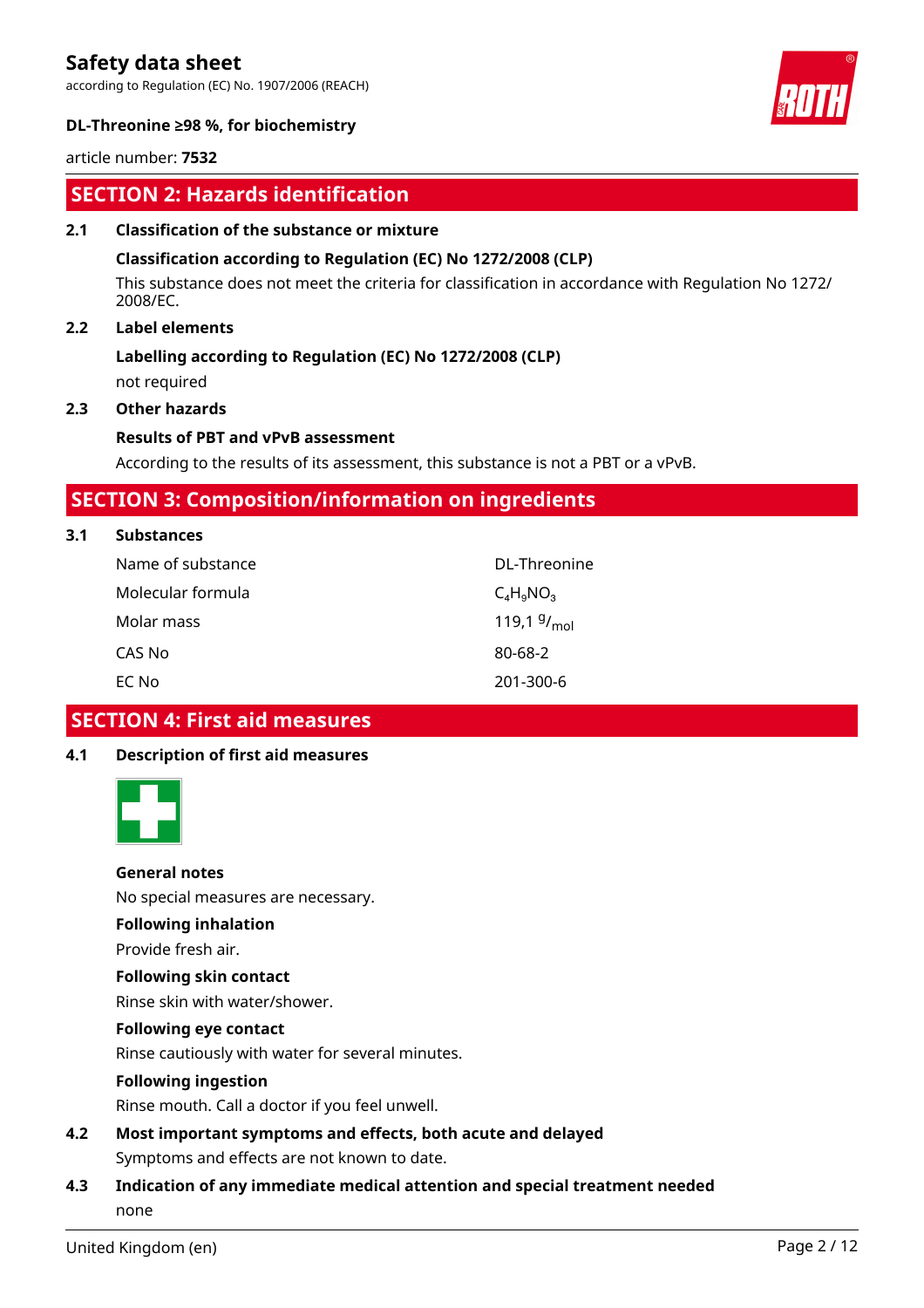according to Regulation (EC) No. 1907/2006 (REACH)



### **DL-Threonine ≥98 %, for biochemistry**

article number: **7532**

# **SECTION 5: Firefighting measures**

### **5.1 Extinguishing media**



### **Suitable extinguishing media**

co-ordinate firefighting measures to the fire surroundings water, foam, alcohol resistant foam, dry extinguishing powder, ABC-powder

### **Unsuitable extinguishing media**

water jet

### **5.2 Special hazards arising from the substance or mixture**

Combustible.

### **Hazardous combustion products**

In case of fire may be liberated: Nitrogen oxides (NOx), Carbon monoxide (CO), Carbon dioxide (CO₂)

### **5.3 Advice for firefighters**

In case of fire and/or explosion do not breathe fumes. Fight fire with normal precautions from a reasonable distance. Wear self-contained breathing apparatus.

# **SECTION 6: Accidental release measures**

**6.1 Personal precautions, protective equipment and emergency procedures**



### **For non-emergency personnel**

Control of dust.

### **6.2 Environmental precautions**

Keep away from drains, surface and ground water.

### **6.3 Methods and material for containment and cleaning up**

### **Advice on how to contain a spill**

Covering of drains. Take up mechanically.

### **Advice on how to clean up a spill**

Take up mechanically.

### **Other information relating to spills and releases**

Place in appropriate containers for disposal.

### **6.4 Reference to other sections**

Hazardous combustion products: see section 5. Personal protective equipment: see section 8. Incompatible materials: see section 10. Disposal considerations: see section 13.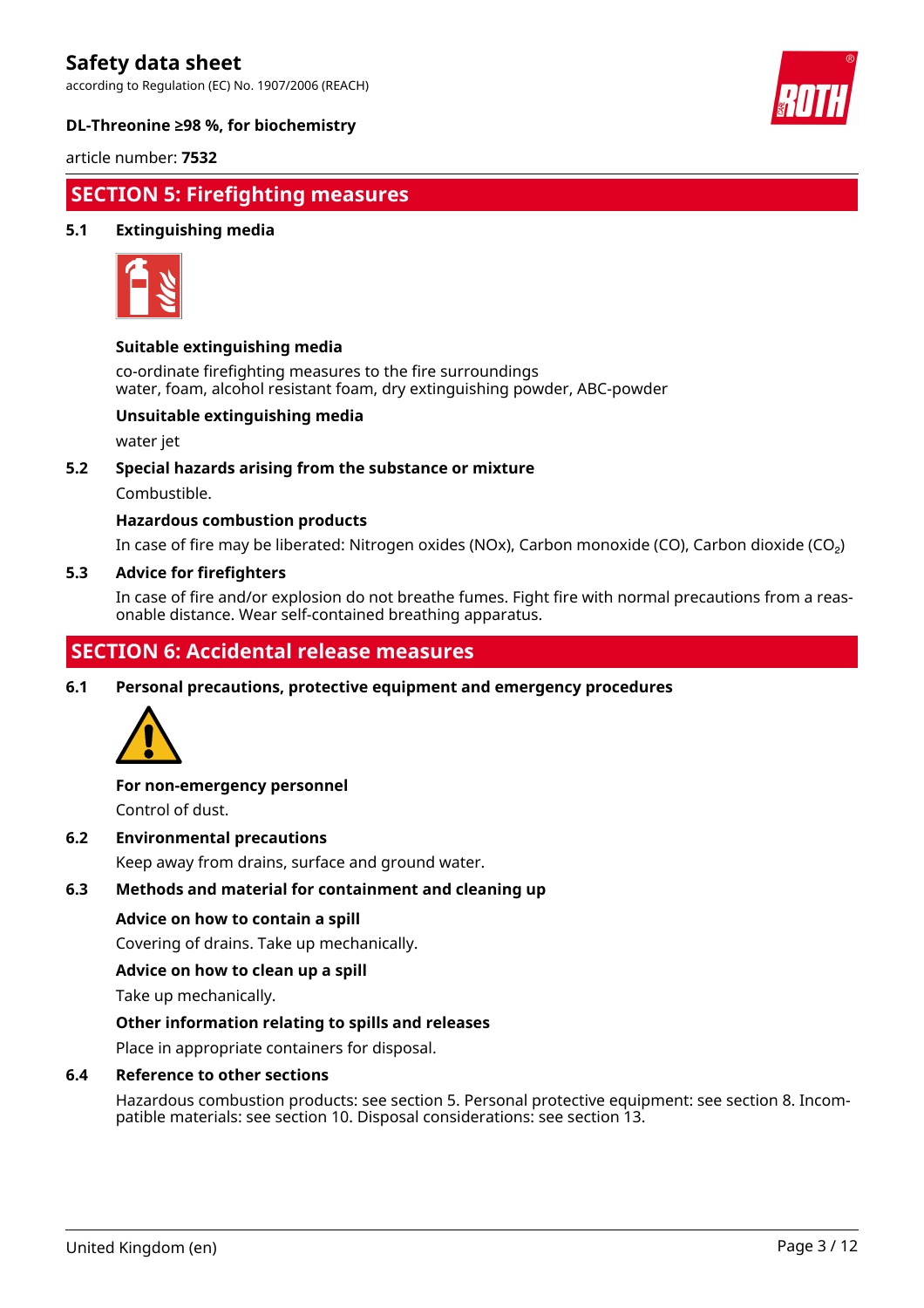according to Regulation (EC) No. 1907/2006 (REACH)



### **DL-Threonine ≥98 %, for biochemistry**

article number: **7532**

# **SECTION 7: Handling and storage**

### **7.1 Precautions for safe handling**

No special measures are necessary.

### **Advice on general occupational hygiene**

Keep away from food, drink and animal feedingstuffs.

# **7.2 Conditions for safe storage, including any incompatibilities**

Store in a dry place.

### **Incompatible substances or mixtures**

Observe hints for combined storage.

### **Consideration of other advice:**

### **Ventilation requirements**

Use local and general ventilation.

### **Specific designs for storage rooms or vessels**

Recommended storage temperature: 15 – 25 °C

### **7.3 Specific end use(s)**

No information available.

### **SECTION 8: Exposure controls/personal protection**

### **8.1 Control parameters**

### **National limit values**

### **Occupational exposure limit values (Workplace Exposure Limits)**

| <b>Coun</b><br>try | Name of agent | <b>CAS No</b> | Identifi-<br>er | <b>TWA</b><br>mg/<br>m <sup>3</sup> | <b>STEL</b><br>[mg]<br>m <sup>3</sup> | Ceil-<br>ing-C<br>[mg/<br>$\overline{m^3}$ | Nota-<br>tion | <b>Source</b> |
|--------------------|---------------|---------------|-----------------|-------------------------------------|---------------------------------------|--------------------------------------------|---------------|---------------|
| GB                 | dust          |               | <b>WEL</b>      | 10                                  |                                       |                                            |               | EH40/2005     |
| GB                 | dust          |               | <b>WEL</b>      | 4                                   |                                       |                                            |               | EH40/2005     |

#### **Notation**

Ceiling-C Ceiling value is a limit value above which exposure should not occur i Inhalable fraction r Respirable fraction STEL Short-term exposure limit: a limit value above which exposure should not occur and which is related to a 15 minute period (unless otherwise specified) TWA Time-weighted average (long-term exposure limit): measured or calculated in relation to a reference period of 8 hours time-weighted average (unless otherwise specified)

### **8.2 Exposure controls**

### **Individual protection measures (personal protective equipment)**

### **Eye/face protection**



Use safety goggle with side protection.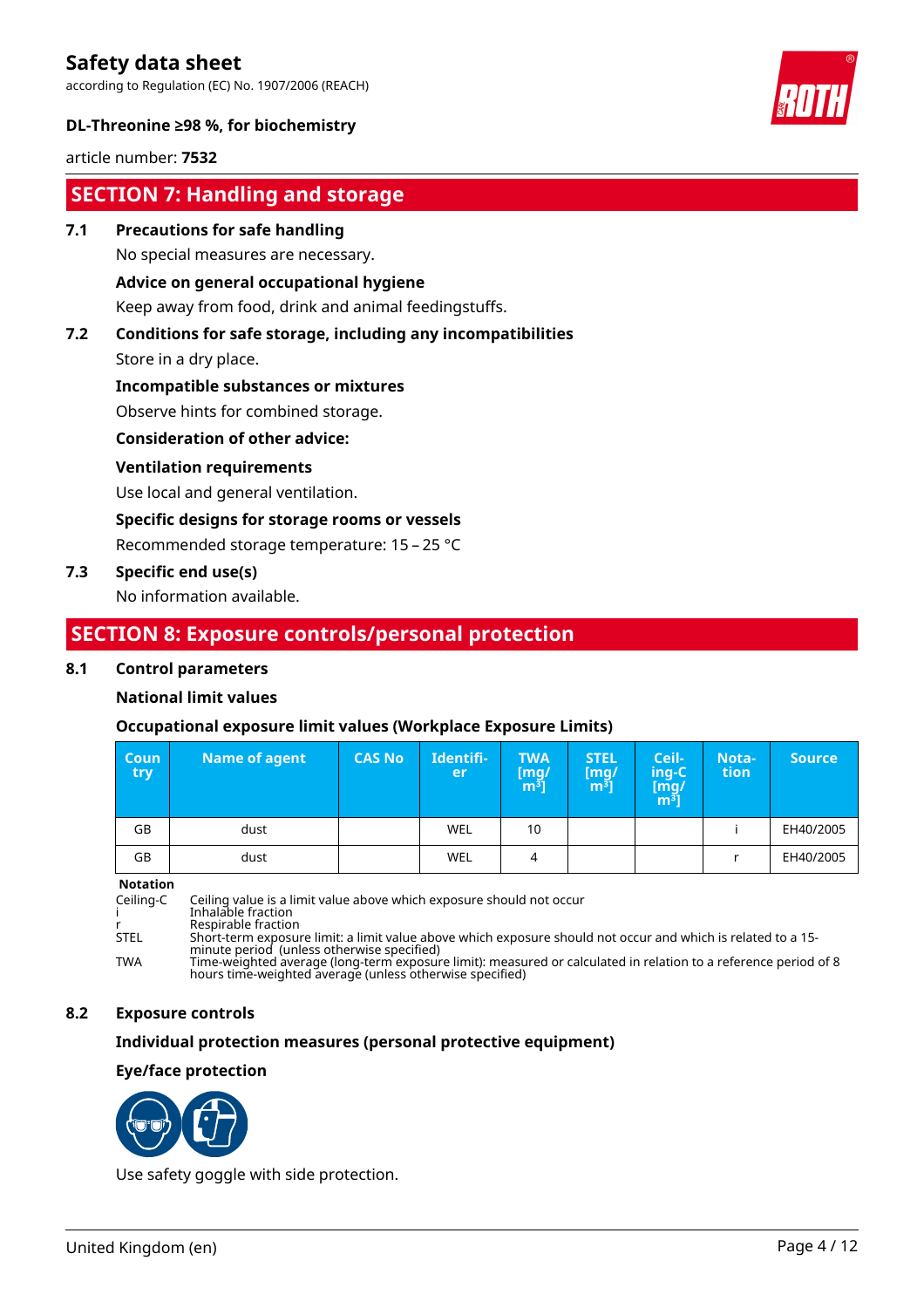according to Regulation (EC) No. 1907/2006 (REACH)

### **DL-Threonine ≥98 %, for biochemistry**

article number: **7532**

#### **Skin protection**



### **• hand protection**

Wear suitable gloves. Chemical protection gloves are suitable, which are tested according to EN 374.

### **• type of material**

NBR (Nitrile rubber)

### **• material thickness**

>0,11 mm

### **• breakthrough times of the glove material**

>480 minutes (permeation: level 6)

### **• other protection measures**

Take recovery periods for skin regeneration. Preventive skin protection (barrier creams/ointments) is recommended.

### **Respiratory protection**



Respiratory protection necessary at: Dust formation. Particulate filter device (EN 143). P1 (filters at least 80 % of airborne particles, colour code: White).

#### **Environmental exposure controls**

Keep away from drains, surface and ground water.

### **SECTION 9: Physical and chemical properties**

### **9.1 Information on basic physical and chemical properties**

| Physical state                                              | solid                                                        |
|-------------------------------------------------------------|--------------------------------------------------------------|
| Form                                                        | powder                                                       |
| Colour                                                      | white                                                        |
| Odour                                                       | odourless                                                    |
| Melting point/freezing point                                | ~245 °C (slow decomposition)                                 |
| Boiling point or initial boiling point and boiling<br>range | not determined                                               |
| Flammability                                                | this material is combustible, but will not ignite<br>readily |
| Lower and upper explosion limit                             |                                                              |
|                                                             | not determined                                               |
| Flash point                                                 | not applicable                                               |
| Auto-ignition temperature                                   | not determined                                               |
| Decomposition temperature                                   | 253 °C                                                       |

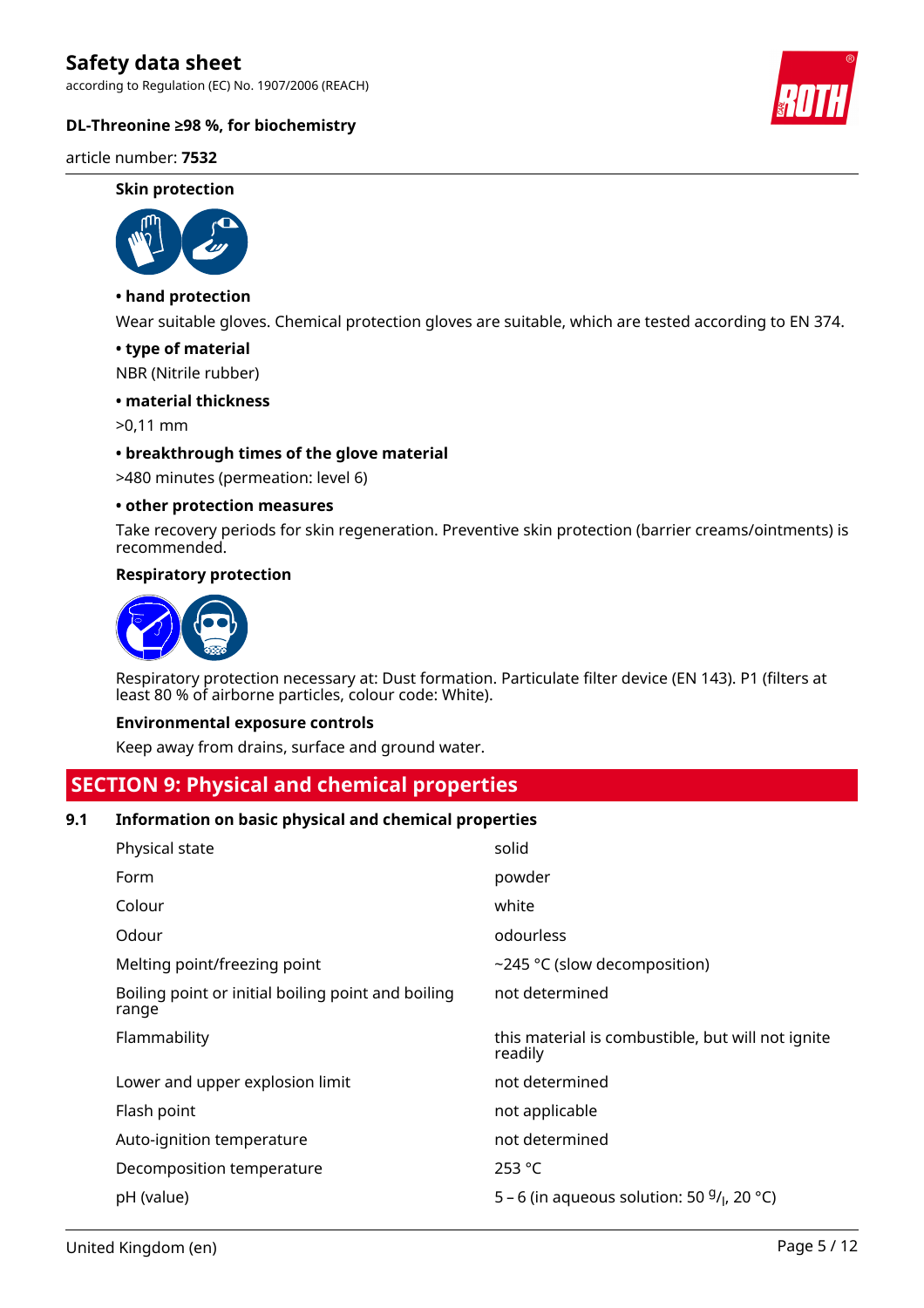according to Regulation (EC) No. 1907/2006 (REACH)



### **DL-Threonine ≥98 %, for biochemistry**

### article number: **7532**

|     | Kinematic viscosity                                    | not relevant                                                   |
|-----|--------------------------------------------------------|----------------------------------------------------------------|
|     | Solubility(ies)                                        |                                                                |
|     | Water solubility                                       | 200 $9/1$ at 25 °C                                             |
|     | Partition coefficient                                  |                                                                |
|     | Partition coefficient n-octanol/water (log value):     | $-3,04$                                                        |
|     | Vapour pressure                                        | not determined                                                 |
|     | Density and/or relative density                        |                                                                |
|     | Density                                                | not determined                                                 |
|     | Relative vapour density                                | information on this property is not available                  |
|     | Particle characteristics                               | No data available.                                             |
|     | Other safety parameters                                |                                                                |
|     | Oxidising properties                                   | none                                                           |
| 9.2 | <b>Other information</b>                               |                                                                |
|     | Information with regard to physical hazard<br>classes: | hazard classes acc. to GHS<br>(physical hazards): not relevant |
|     | Other safety characteristics:                          | There is no additional information.                            |
|     |                                                        |                                                                |

# **SECTION 10: Stability and reactivity**

### **10.1 Reactivity**

The product in the delivered form is not dust explosion capable; the enrichment of fine dust however leads to the danger of dust explosion.

### **10.2 Chemical stability**

The material is stable under normal ambient and anticipated storage and handling conditions of temperature and pressure.

### **10.3 Possibility of hazardous reactions**

**Violent reaction with:** strong oxidiser

### **10.4 Conditions to avoid**

Keep away from heat. Decompostion takes place from temperatures above: 253 °C.

### **10.5 Incompatible materials**

There is no additional information.

### **10.6 Hazardous decomposition products**

Hazardous combustion products: see section 5.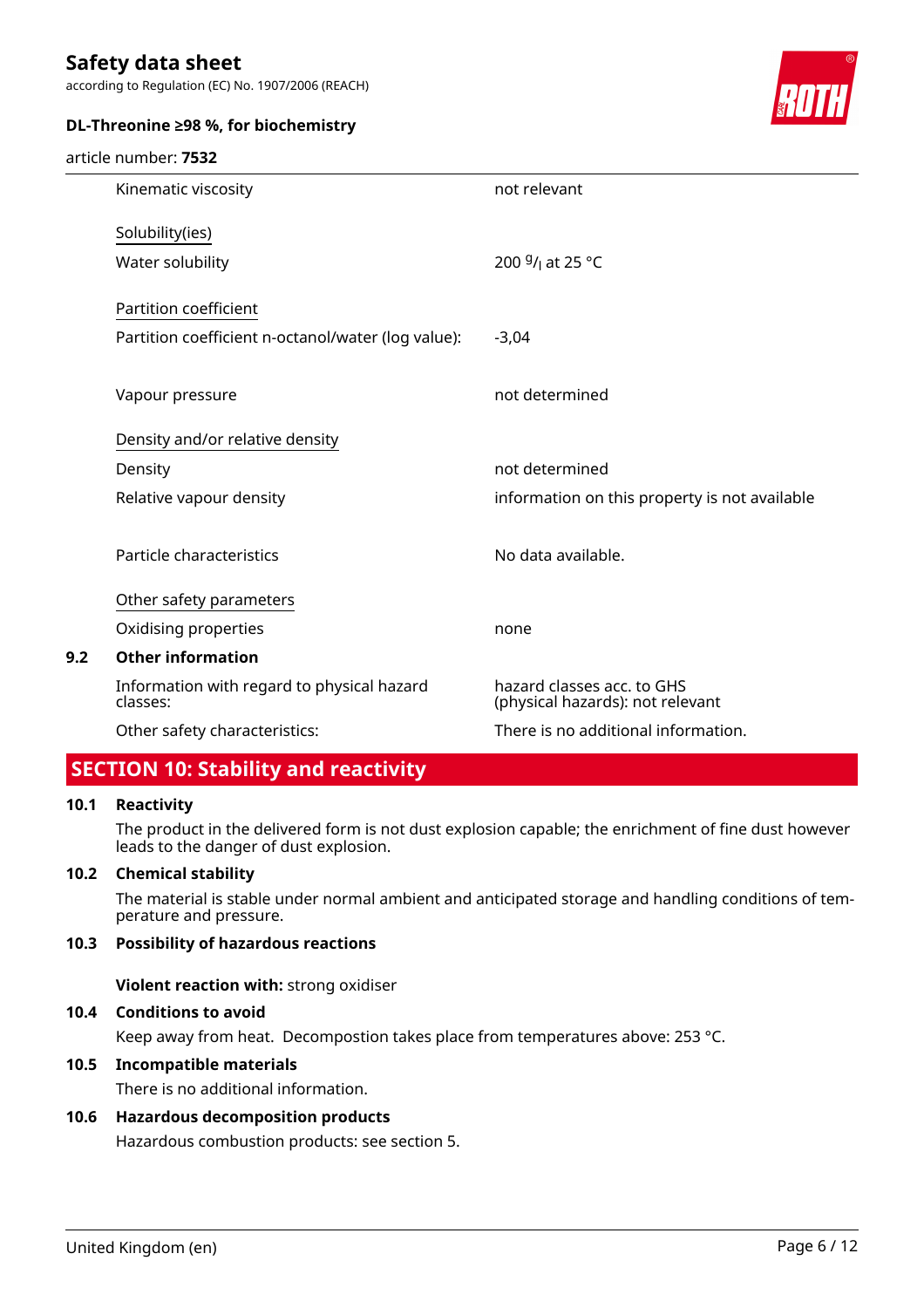according to Regulation (EC) No. 1907/2006 (REACH)



### **DL-Threonine ≥98 %, for biochemistry**

### article number: **7532**

# **SECTION 11: Toxicological information**

### **11.1 Information on hazard classes as defined in Regulation (EC) No 1272/2008**

### **Classification according to GHS (1272/2008/EC, CLP)**

This substance does not meet the criteria for classification in accordance with Regulation No 1272/ 2008/EC.

### **Acute toxicity**

Shall not be classified as acutely toxic.

### **Skin corrosion/irritation**

Shall not be classified as corrosive/irritant to skin.

### **Serious eye damage/eye irritation**

Shall not be classified as seriously damaging to the eye or eye irritant.

### **Respiratory or skin sensitisation**

Shall not be classified as a respiratory or skin sensitiser.

### **Germ cell mutagenicity**

Shall not be classified as germ cell mutagenic.

### **Carcinogenicity**

Shall not be classified as carcinogenic.

### **Reproductive toxicity**

Shall not be classified as a reproductive toxicant.

### **Specific target organ toxicity - single exposure**

Shall not be classified as a specific target organ toxicant (single exposure).

### **Specific target organ toxicity - repeated exposure**

Shall not be classified as a specific target organ toxicant (repeated exposure).

#### **Aspiration hazard**

Shall not be classified as presenting an aspiration hazard.

### **Symptoms related to the physical, chemical and toxicological characteristics**

### **• If swallowed**

Data are not available.

### **• If in eyes**

Data are not available.

### **• If inhaled**

Data are not available.

### **• If on skin**

Data are not available.

### **• Other information**

Health effects are not known. This information is based upon the present state of our knowledge.

### **11.2 Endocrine disrupting properties**

Not listed.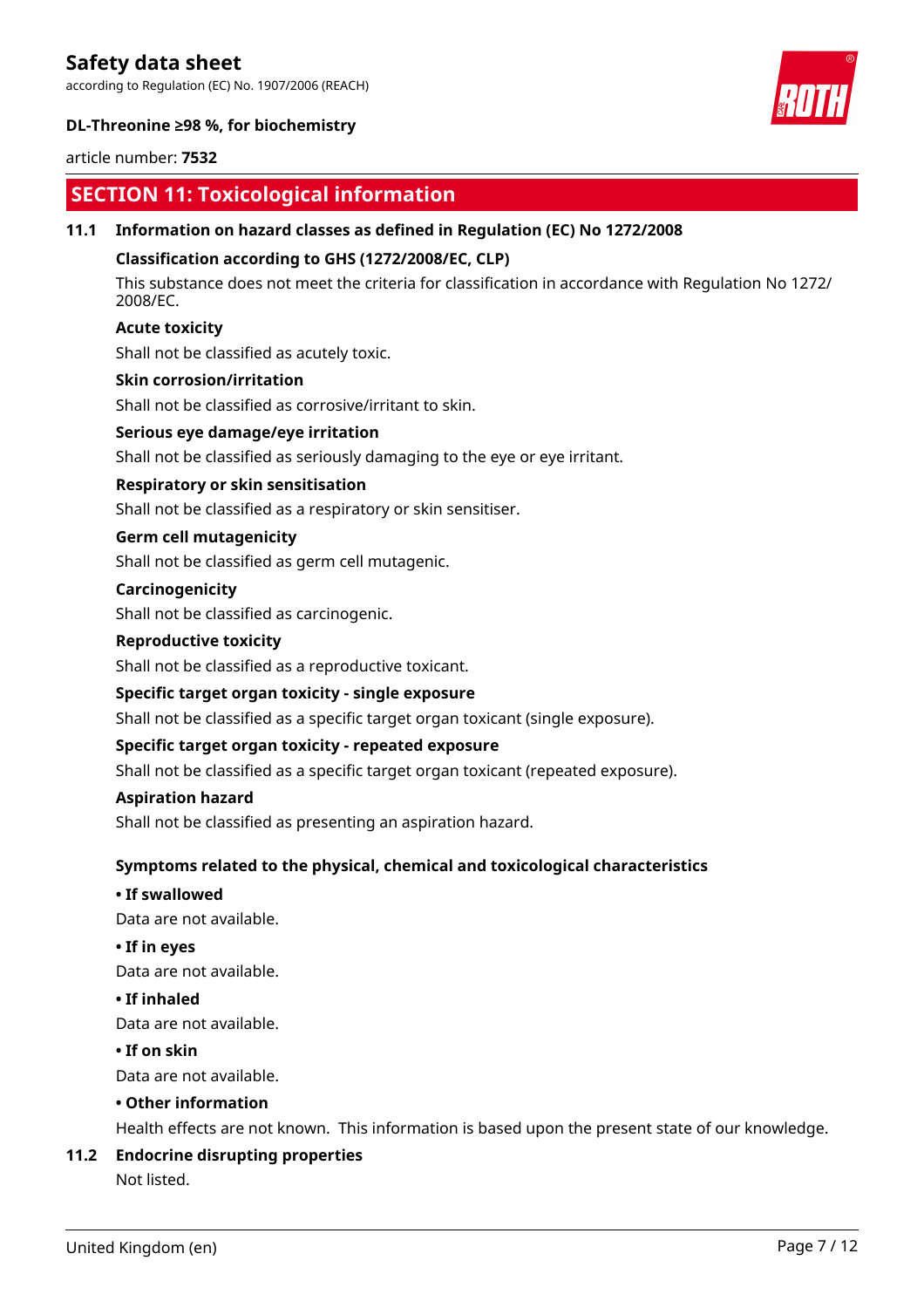according to Regulation (EC) No. 1907/2006 (REACH)



### **DL-Threonine ≥98 %, for biochemistry**

article number: **7532**

### **11.3 Information on other hazards**

There is no additional information.

### **SECTION 12: Ecological information**

### **12.1 Toxicity**

Shall not be classified as hazardous to the aquatic environment.

### **Biodegradation**

Data are not available.

### **12.2 Process of degradability**

Theoretical Oxygen Demand with nitrification: 1,545 <sup>mg</sup>/<sub>mg</sub> Theoretical Oxygen Demand: 1,074 <sup>mg</sup>/<sub>mg</sub> Theoretical Carbon Dioxide: 1,478  $mg/m<sub>g</sub>$ 

### **12.3 Bioaccumulative potential**

Does not significantly accumulate in organisms.

| n-octanol/water (log KOW) | 3,04 |
|---------------------------|------|
|---------------------------|------|

### **12.4 Mobility in soil**

Data are not available.

# **12.5 Results of PBT and vPvB assessment**

Data are not available.

- **12.6 Endocrine disrupting properties** Not listed.
- **12.7 Other adverse effects**

Data are not available.

## **SECTION 13: Disposal considerations**

### **13.1 Waste treatment methods**



Consult the appropriate local waste disposal expert about waste disposal.

#### **Sewage disposal-relevant information**

Do not empty into drains.

### **13.2 Relevant provisions relating to waste**

The allocation of waste identity numbers/waste descriptions must be carried out according to the EEC, specific to the industry and process. Waste catalogue ordinance (Germany).

### **13.3 Remarks**

Waste shall be separated into the categories that can be handled separately by the local or national waste management facilities. Please consider the relevant national or regional provisions.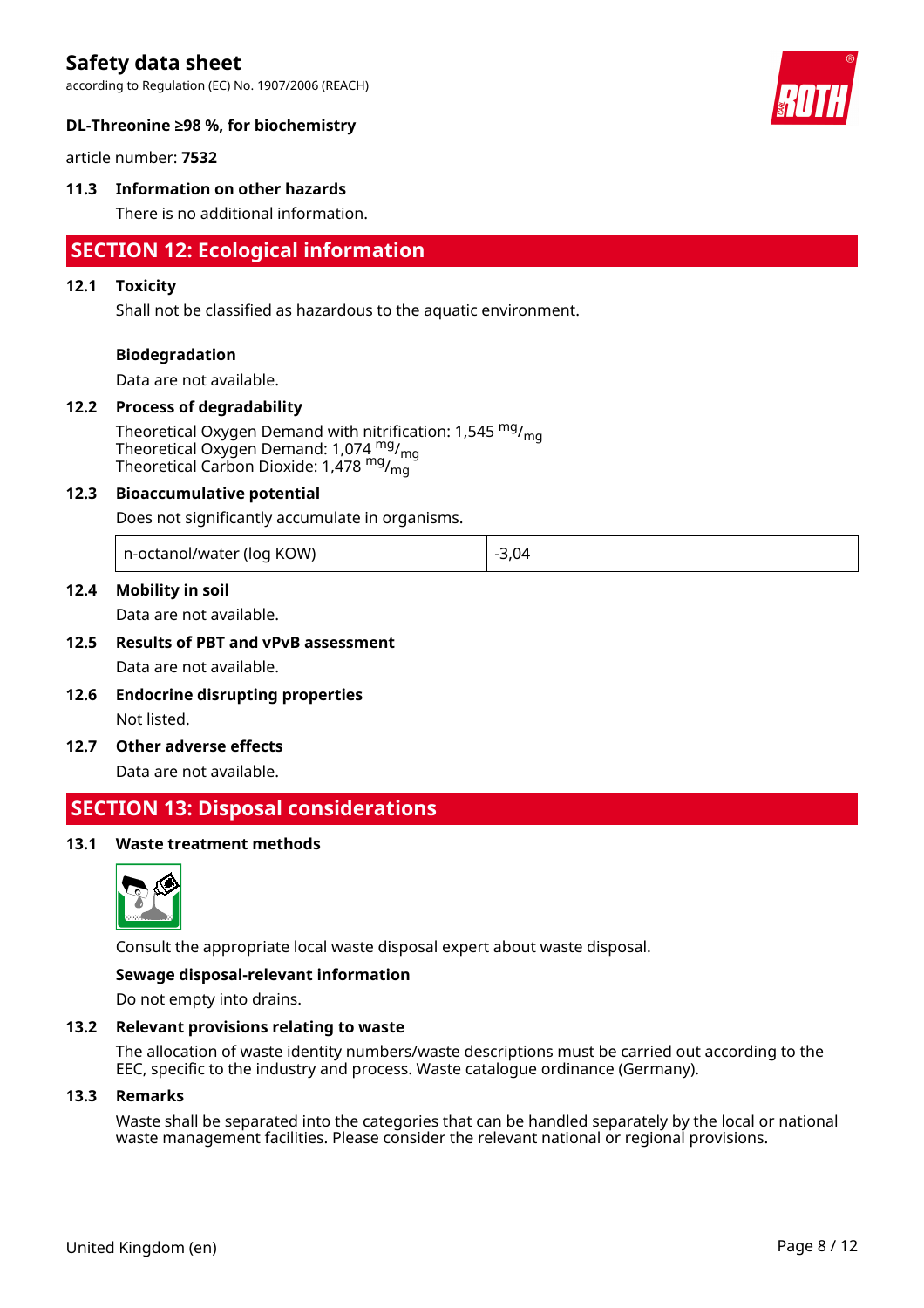according to Regulation (EC) No. 1907/2006 (REACH)



article number: **7532**

## **SECTION 14: Transport information**

- 
- **14.2 UN proper shipping name** not assigned
- **14.3 Transport hazard class(es)** none
- **14.4 Packing group not assigned**
- 

### **14.1 UN number or ID number not subject to transport regulations**

**14.5 Environmental hazards** non-environmentally hazardous acc. to the dangerous goods regulations

### **14.6 Special precautions for user** There is no additional information.

### **14.7 Maritime transport in bulk according to IMO instruments**

The cargo is not intended to be carried in bulk.

### **14.8 Information for each of the UN Model Regulations**

**Transport of dangerous goods by road, rail and inland waterway (ADR/RID/ADN) - Additional information**

Not subject to ADR, RID and ADN.

**International Maritime Dangerous Goods Code (IMDG) - Additional information** Not subject to IMDG.

**International Civil Aviation Organization (ICAO-IATA/DGR) - Additional information** Not subject to ICAO-IATA.

# **SECTION 15: Regulatory information**

**15.1 Safety, health and environmental regulations/legislation specific for the substance or mixture**

**Relevant provisions of the European Union (EU)**

**Restrictions according to REACH, Annex XVII**

not listed

**List of substances subject to authorisation (REACH, Annex XIV)/SVHC - candidate list** Not listed.

### **Seveso Directive**

| 2012/18/EU (Seveso III) |                                       |                                                                                                        |              |
|-------------------------|---------------------------------------|--------------------------------------------------------------------------------------------------------|--------------|
| <b>No</b>               | Dangerous substance/hazard categories | <b>Qualifying quantity (tonnes) for the ap-</b><br>plication of lower and upper-tier re-<br>quirements | <b>Notes</b> |
|                         | not assigned                          |                                                                                                        |              |

### **Deco-Paint Directive**

| <b>VOC content</b>                          | 0 % |
|---------------------------------------------|-----|
| <b>Industrial Emissions Directive (IED)</b> |     |
| <b>VOC content</b>                          | 0 % |

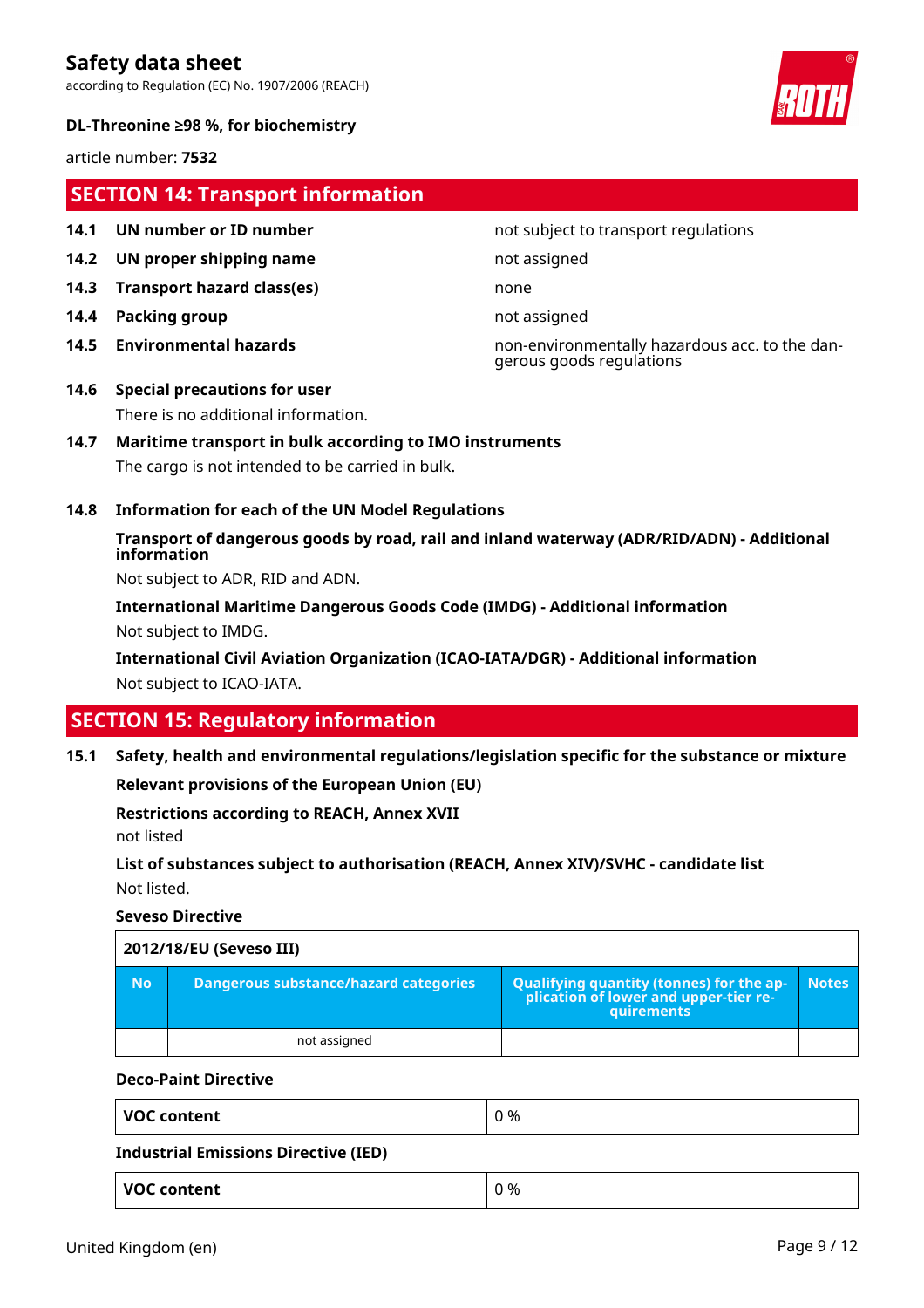according to Regulation (EC) No. 1907/2006 (REACH)





#### article number: **7532**

**Directive on the restriction of the use of certain hazardous substances in electrical and electronic equipment (RoHS)**

not listed

#### **Regulation concerning the establishment of a European Pollutant Release and Transfer Register (PRTR)**

not listed

#### **Water Framework Directive (WFD)**

not listed

### **Regulation on the marketing and use of explosives precursors**

not listed

#### **Regulation on drug precursors**

not listed

### **Regulation on substances that deplete the ozone layer (ODS)**

not listed

### **Regulation concerning the export and import of hazardous chemicals (PIC)**

not listed

### **Regulation on persistent organic pollutants (POP)**

not listed

### **Other information**

Directive 94/33/EC on the protection of young people at work. Observe employment restrictions under the Maternity Protection Directive (92/85/EEC) for expectant or nursing mothers.

### **National inventories**

| <b>Country</b> | <b>Inventory</b> | <b>Status</b>       |
|----------------|------------------|---------------------|
| AU             | <b>AICS</b>      | substance is listed |
| CA             | <b>DSL</b>       | substance is listed |
| <b>CN</b>      | <b>IECSC</b>     | substance is listed |
| EU             | <b>ECSI</b>      | substance is listed |
| JP             | <b>CSCL-ENCS</b> | substance is listed |
| KR             | <b>KECI</b>      | substance is listed |
| NZ             | NZIOC            | substance is listed |
| PH             | <b>PICCS</b>     | substance is listed |
| <b>TW</b>      | <b>TCSI</b>      | substance is listed |
| US             | <b>TSCA</b>      | substance is listed |

#### **Legend**

| AICS  | Australian Inventory of Chemical Substances                             |
|-------|-------------------------------------------------------------------------|
|       | CSCL-ENCS List of Existing and New Chemical Substances (CSCL-ENCS)      |
| DSL   | Domestic Substances List (DSL)                                          |
| ECSI  | EC Substance Inventory (EINECS, ELINCS, NLP)                            |
| IECSC | Inventory of Existing Chemical Substances Produced or Imported in China |
| KECI  | Korea Existing Chemicals Inventory                                      |
| NZIoC | New Zealand Inventory of Chemicals                                      |
| PICCS | Philippine Inventory of Chemicals and Chemical Substances (PICCS)       |
| TCSI  | Taiwan Chemical Substance Inventory                                     |
| TSCA  | <b>Toxic Substance Control Act</b>                                      |
|       |                                                                         |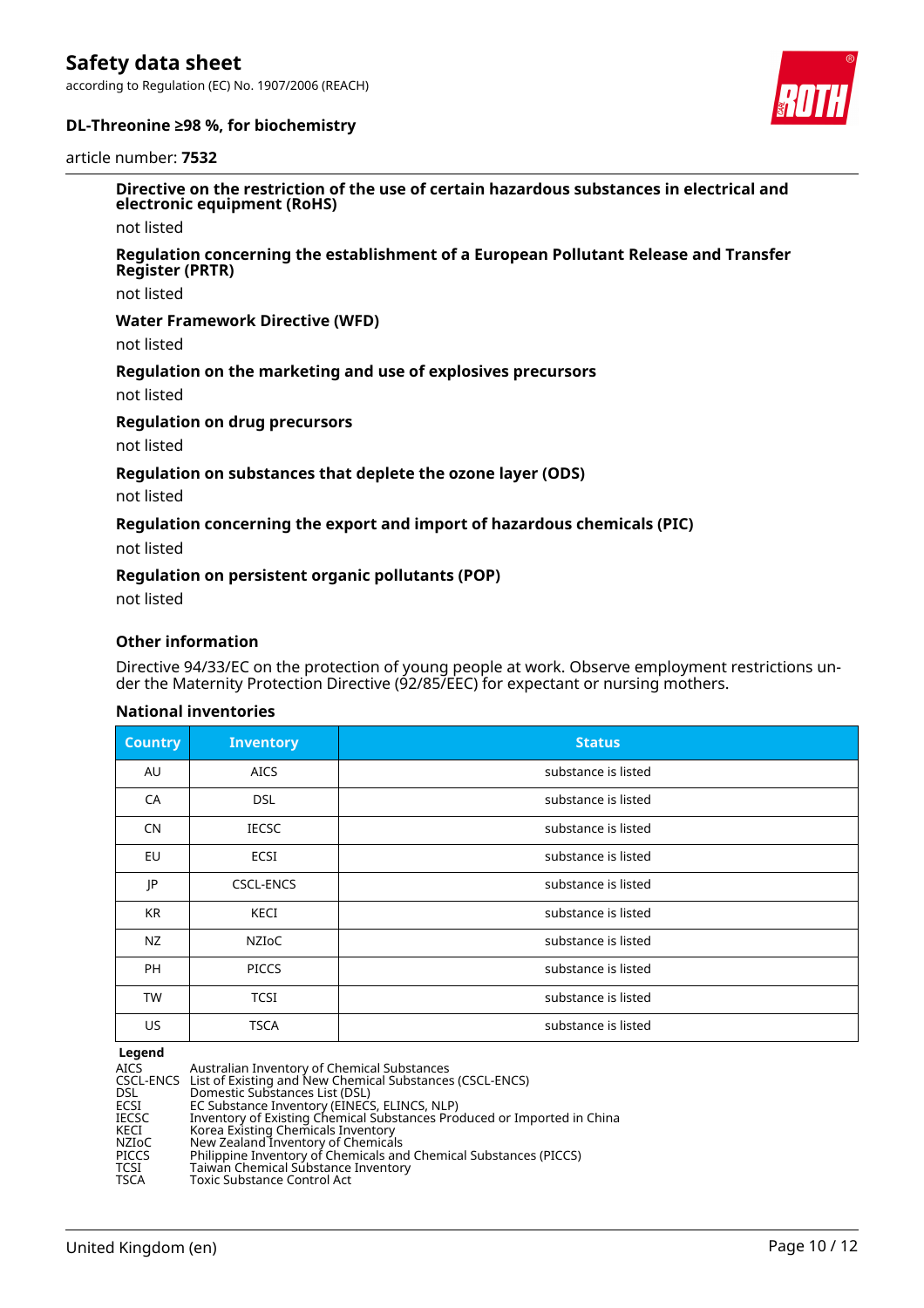according to Regulation (EC) No. 1907/2006 (REACH)



### **DL-Threonine ≥98 %, for biochemistry**

article number: **7532**

### **15.2 Chemical Safety Assessment**

No Chemical Safety Assessment has been carried out for this substance.

# **SECTION 16: Other information**

### **Indication of changes (revised safety data sheet)**

Alignment to regulation: Regulation (EC) No. 1907/2006 (REACH), amended by 2020/878/EU

| <b>Section</b> | <b>Former entry (text/value)</b>                      | <b>Actual entry (text/value)</b>                                                                                             | Safety-<br>relev-<br>ant |
|----------------|-------------------------------------------------------|------------------------------------------------------------------------------------------------------------------------------|--------------------------|
| 2.2            | Signal word:<br>not required                          |                                                                                                                              | yes                      |
| 2.3            | Other hazards:<br>There is no additional information. | Other hazards                                                                                                                | yes                      |
| 2.3            |                                                       | Results of PBT and vPvB assessment:<br>According to the results of its assessment, this<br>substance is not a PBT or a vPvB. | yes                      |

### Restructuring: section 9, section 14

### **Abbreviations and acronyms**

| Abbr.           | <b>Descriptions of used abbreviations</b>                                                                                                                                                                                       |
|-----------------|---------------------------------------------------------------------------------------------------------------------------------------------------------------------------------------------------------------------------------|
| <b>ADN</b>      | Accord européen relatif au transport international des marchandises dangereuses par voies de naviga-<br>tion intérieures (European Agreement concerning the International Carriage of Dangerous Goods by In-<br>land Waterways) |
| <b>ADR</b>      | Accord relatif au transport international des marchandises dangereuses par route (Agreement concern-<br>ing the International Carriage of Dangerous Goods by Road)                                                              |
| CAS             | Chemical Abstracts Service (service that maintains the most comprehensive list of chemical substances)                                                                                                                          |
| Ceiling-C       | Ceiling value                                                                                                                                                                                                                   |
| <b>CLP</b>      | Regulation (EC) No 1272/2008 on classification, labelling and packaging of substances and mixtures                                                                                                                              |
| <b>DGR</b>      | Dangerous Goods Regulations (see IATA/DGR)                                                                                                                                                                                      |
| EC No           | The EC Inventory (EINECS, ELINCS and the NLP-list) is the source for the seven-digit EC number, an identi-<br>fier of substances commercially available within the EU (European Union)                                          |
| EH40/2005       | EH40/2005 Workplace exposure limits (http://www.nationalarchives.gov.uk/doc/open-government-li-<br>cence/)                                                                                                                      |
| <b>EINECS</b>   | European Inventory of Existing Commercial Chemical Substances                                                                                                                                                                   |
| <b>ELINCS</b>   | European List of Notified Chemical Substances                                                                                                                                                                                   |
| <b>GHS</b>      | "Globally Harmonized System of Classification and Labelling of Chemicals" developed by the United Na-<br>tions                                                                                                                  |
| <b>IATA</b>     | <b>International Air Transport Association</b>                                                                                                                                                                                  |
| <b>IATA/DGR</b> | Dangerous Goods Regulations (DGR) for the air transport (IATA)                                                                                                                                                                  |
| <b>ICAO</b>     | <b>International Civil Aviation Organization</b>                                                                                                                                                                                |
| <b>IMDG</b>     | International Maritime Dangerous Goods Code                                                                                                                                                                                     |
| <b>NLP</b>      | No-Longer Polymer                                                                                                                                                                                                               |
| PBT             | Persistent, Bioaccumulative and Toxic                                                                                                                                                                                           |
| <b>REACH</b>    | Registration, Evaluation, Authorisation and Restriction of Chemicals                                                                                                                                                            |